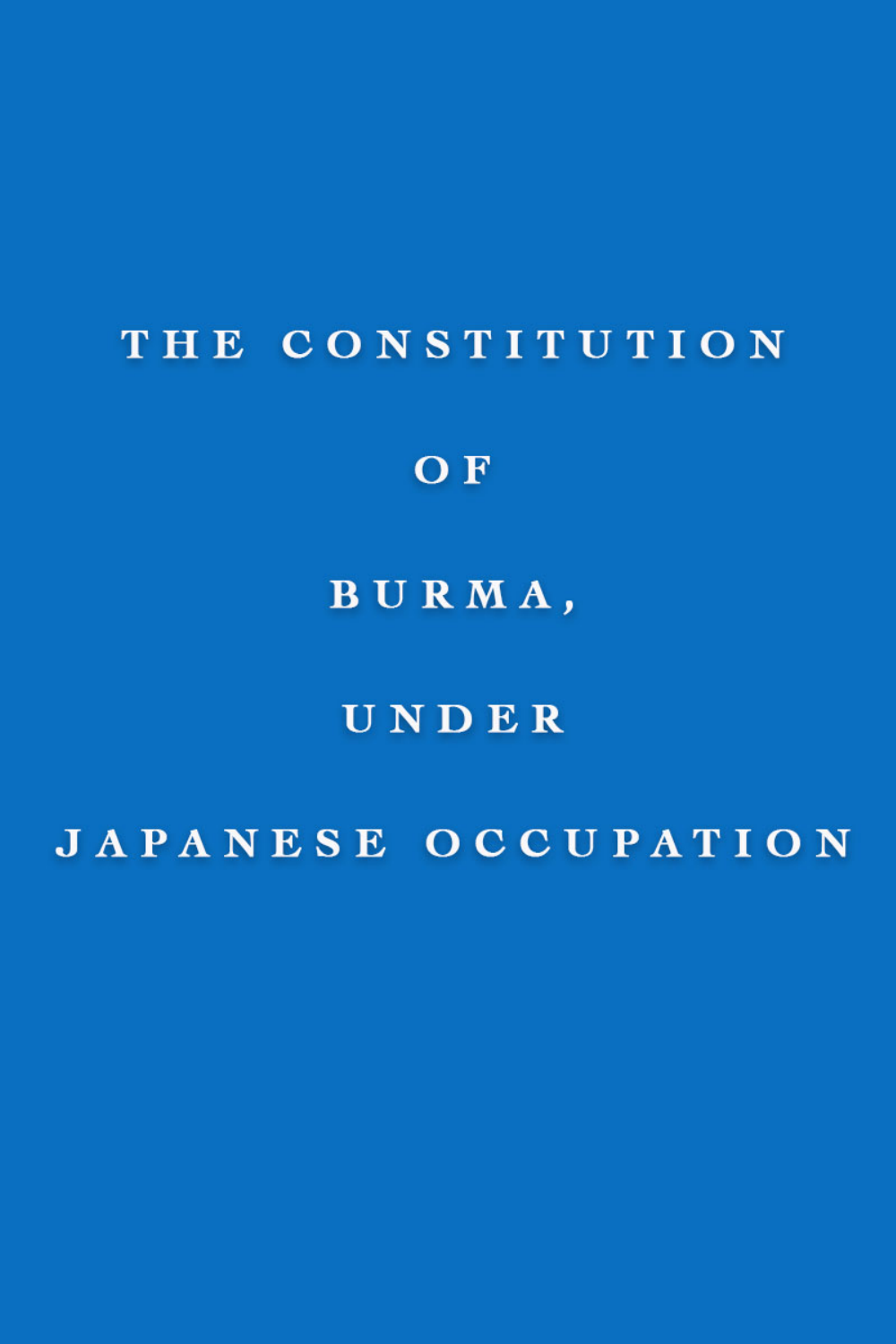## **THE CONSTITUTION OF BURMA, UNDER JAPANESE OCCUPATION1**

(Promulgated on August 1, 1943)

#### **THE STATE**

- 1. Burma shall be a fully independent and sovereign state.
- 2. Burma shall be a co-equal member of the community of sovereign states forming the Greater East Asia Co-prosperity sphere.
- 3. All powers of Government and all authority legislative, executive and judicial are derived from the people and the same shall be exercised in accordance with the scheme hereunder.

## **HEAD OF THE STATE**

- 1. Burma shall be ruled over by the Head of the State who shall have full sovereign status and powers.
- 2. Succession to the Headship of the State before the Constitution comes into operation shall be settled by election, if possible within 30 days after the occurrence of the vacancy, at a joint session of the Cabinet and the Privy Council presided over by the President or Vice- President of the Privy Council or, in the absence of both these persons, by a member of the Privy Council elected by the Privy Council for that purpose.

## **CABINET OF MINISTERS**

- 1. There shall be a Cabinet presided over by the Prime Minister.
- 2. The Ministers shall be appointed by the Head of the State on the recommendation of the Prime Minister.
- 3. The Cabinet of Ministers shall conduct the Government of the State in responsibility, both collectively and individually, to the Head of the State.
- 4. Ministers of the State shall hold office during the pleasure of the Head of the State.
- 5. The affairs of Government shall be conducted in accordance with the rules and regulations duly made for that purpose.

#### **PRIVY COUNCIL**

- 1. There shall be a Privy Council to advice the Head of the State in such matters of public importance as may be referred to them. The following matters shall be referred to the Privy Council:
	- a. Taxation,

 $\overline{a}$ 

- b. Annual Budget,
- c. National Loans,
- d. Ordinary Legislation,
- e. Peace Treaties, and such other treaties, conventions and agreements as require ratification before they are ratified.
- 2. The number of Privy Councillors shall not be less than 20 and not more than 25.
- 3. The Privy Council shall be an advisory body.

<sup>1</sup> *Burma during the Japanese Occupation,* Simla,1944. Text in Burmese, Government Press, Rangoon, 1943. *See*  Maung Maung, Burma's Constitution 223-230 (1959).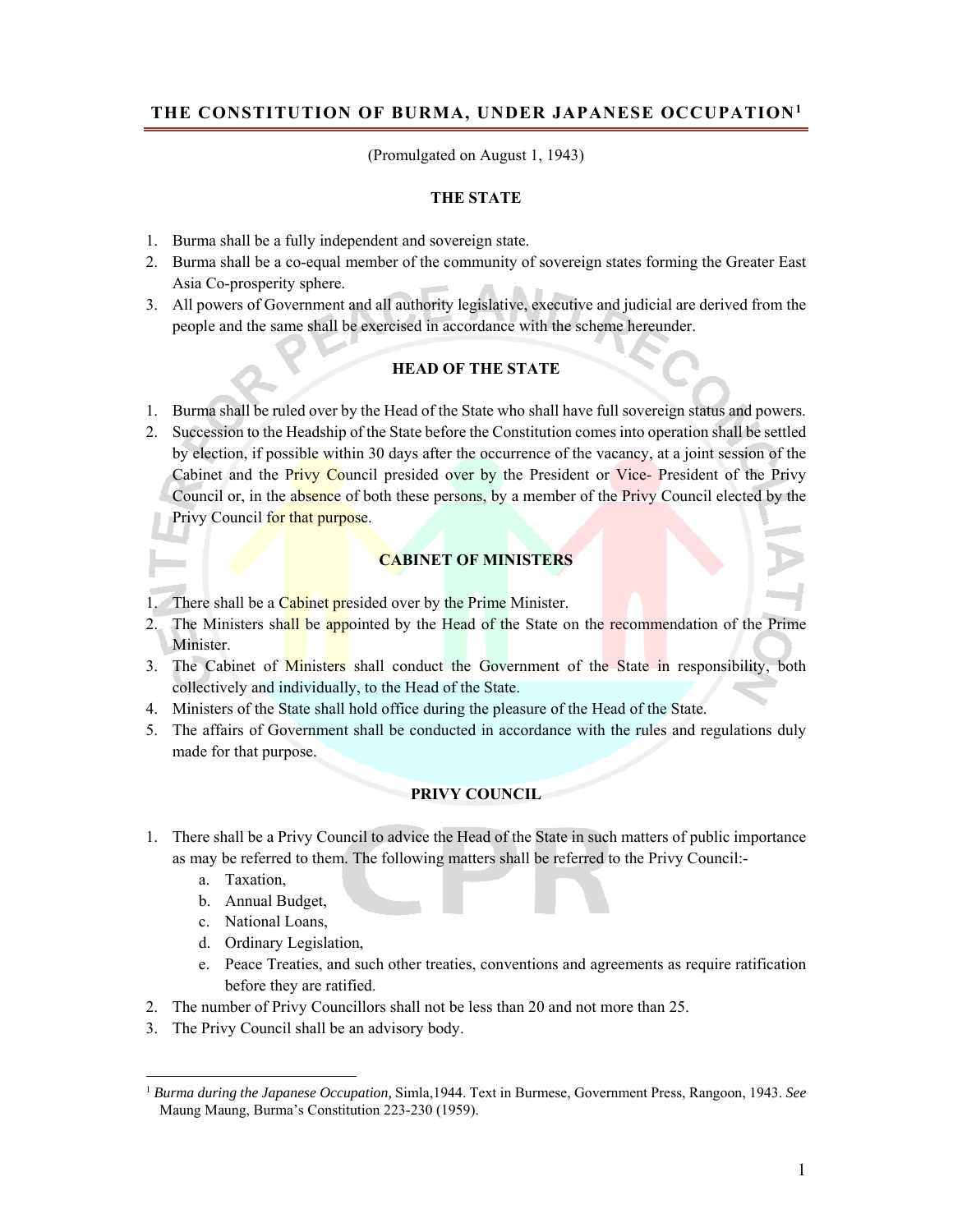- 4. The members of the Privy Council shall be appointed by the Head of the State after consultation with the Cabinet Ministers.
- 5. The Ministers shall have the right of participation in the sessions of the Privy Council without being members thereof.
- 6. There shall be a President and a Vice-President elected by the members of the Privy Council.
- 7. Members of the Privy Council must possess the qualifications of an elderly and experienced politician.
	- a. The minimum age shall be 40 years.
	- b. They must have rendered public service or must be competent to represent important interests of the country by virtue of their distinguished educational qualifications and ability.
- 8. Subject to the approval of the Head of the State the Privy Council shall make rules for regulating its procedure and for the conduct of its business.

## **LEGISLATION**

- 1. The responsibility for legislation shall belong to the Head of the State who shall ordinarily exercise it after consultation with the Cabinet of Ministers.
- 2. In the case of ordinary legislation, the Cabinet of Ministers shall, before tendering their advice to the Head of the State, first obtain the views of the Privy Council.
- 3. However in the case of extra-ordinary legislation shall deal with such matters as maintenance of public safety or prevention of public danger or matters which are as important as matters of life and death due to war condition.
- 4. All extra-ordinary legislation restricting civil liberties shall be reviewed as early as practicable after the termination of the war.
- 5. All the existing laws in force in Burma immediately before the commencement of this scheme shall, so far as it does not conflict with this scheme, continue in force in Burma until altered or amended by competent authority.

## **FUNDAMENTAL RIGHTS OF BURMESE NATIONALS**

- 1. The liberty of the person shall be inviolable and no Burmese National shall be deprived of his personal liberty except in accordance with law.
- 2. No Burmese National shall be deprived of his property except in accordance with law.
- 3. The dwelling of every Burmese National is inviolable and shall not be forcibly entered except in accordance with law.
- 4. Every Burmese National shall, subject to public order and morality, enjoy freedom from religious belief and practice.
- 5. Every Burmese National shall, within the limits of law and morality, have the right of free expression of opinion as well as the right to assemble peaceably and without arms and the right to form associations and unions.

## **JUDICIATY**

- 1. The Supreme Court of Burma now in existence shall continue and shall be the highest Court of Record. It shall consist of a Chief Justice and such number of other Judges as the Head of the State may deem it necessary to appoint.
- 2. The administration of law and constitution of law courts shall be in accordance with the existing laws.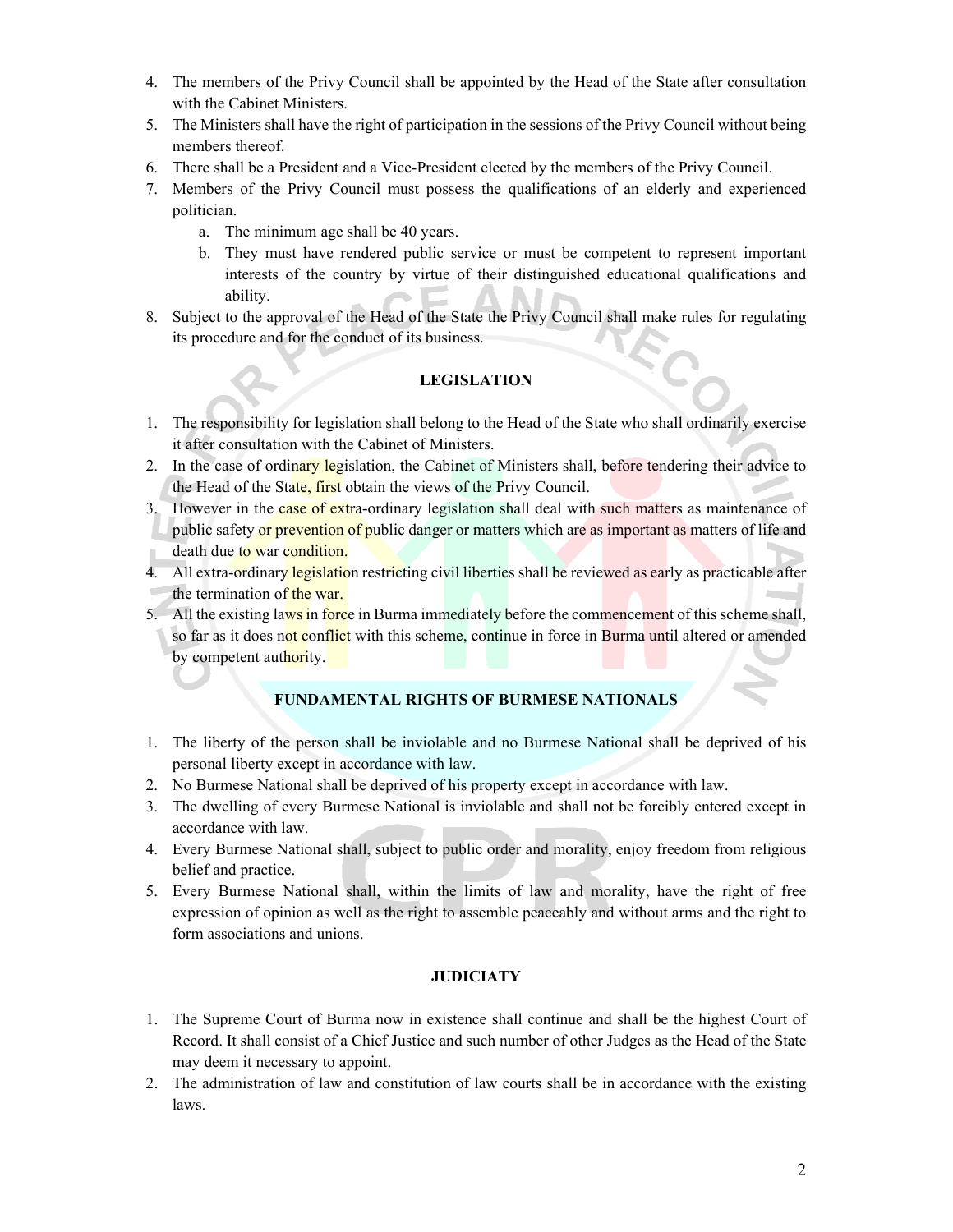- 3. (a) The Chief Justice of the Supreme Court shall be appointed by the Head of the State after consultation with either the Prime Minister or the Minister concerned. (b) Other Judges shall be appointed by the Head of the State after consultations with either the Prime Minister and the Chief Justice or with the Minister concerned and the Chief Justice.
- 4. The Judge of Supreme Court shall not be removed except for proved misbehavior\* or for infirmity of mind or body. \*Misbehavior includes misbehavior towards the State\*.
- 5. All Judges shall be independent in the exercise of their judiciary functions and shall be subject only to the laws in force.
- 6. The decision of the Supreme Court shall in all cases be final and conclusive.
- 7. Judges and Magistrates shall have jurisdiction over all persons within their territorial jurisdiction regardless of their nationality except:
	- a. those who enjoy extraterritoriality under Public International law;
	- b. Members of the Burmese armed forces in respect of offences punishable by military courts; and
	- c. Members of Allied armed forces in respect of military offences for trial of which provision to the contrary has been made under any treaty or agreement between the Burmese Government and the Nippon Government.

## **LANGUAGE**

Burmese shall be the official language of the new State of Burma.

## **STATE SERVICES**

- 1. All appointments in the services of the State shall be derived from the Head of the State.
- 2. There shall be a State Services Board, the Chairman and other members whereof shall be appointed by the Head of the State after consultation with the Cabinet of Ministers.
- 3. The Head of the State shall, by regulations made after consultation with the Cabinet of Ministers, determine the number of members of the Board, their tenure of office and their conditions of service.
- 4. The Board shall be responsible to the Head of the State
- 5. The Board shall deal with such matters relating to the State Services as are delegated to them under the rules and regulations duly made for the purpose.
- 6. The Board shall be independent in the exercise of its proper functions and duties.
- 7. All Burmese nationals who are in Government or Municipal services on the day of the inauguration of Burmese Independence shall be deemed to have been appointed on the same term and conditions of service in the New State subject to their taking the oath of allegiance to the New State on a day which is to be fixed for the purpose by the Head of the State soon after the inauguration of Independence.

## **AUDIT AND ACCOUNTS**

- 1. There shall be an Auditor-General of Burma who shall be appointed by the Head of State after consultation with either the Prime Minister or the Minister concerned.
- 2. The conditions of services of the Auditor-General shall be such as may be prescribed by the Head of State after consultation with the Prime Minister or the Minister concerned, and he shall not be eligible for further office in Burma after he has ceased to hold his office without the approval of the Head of State.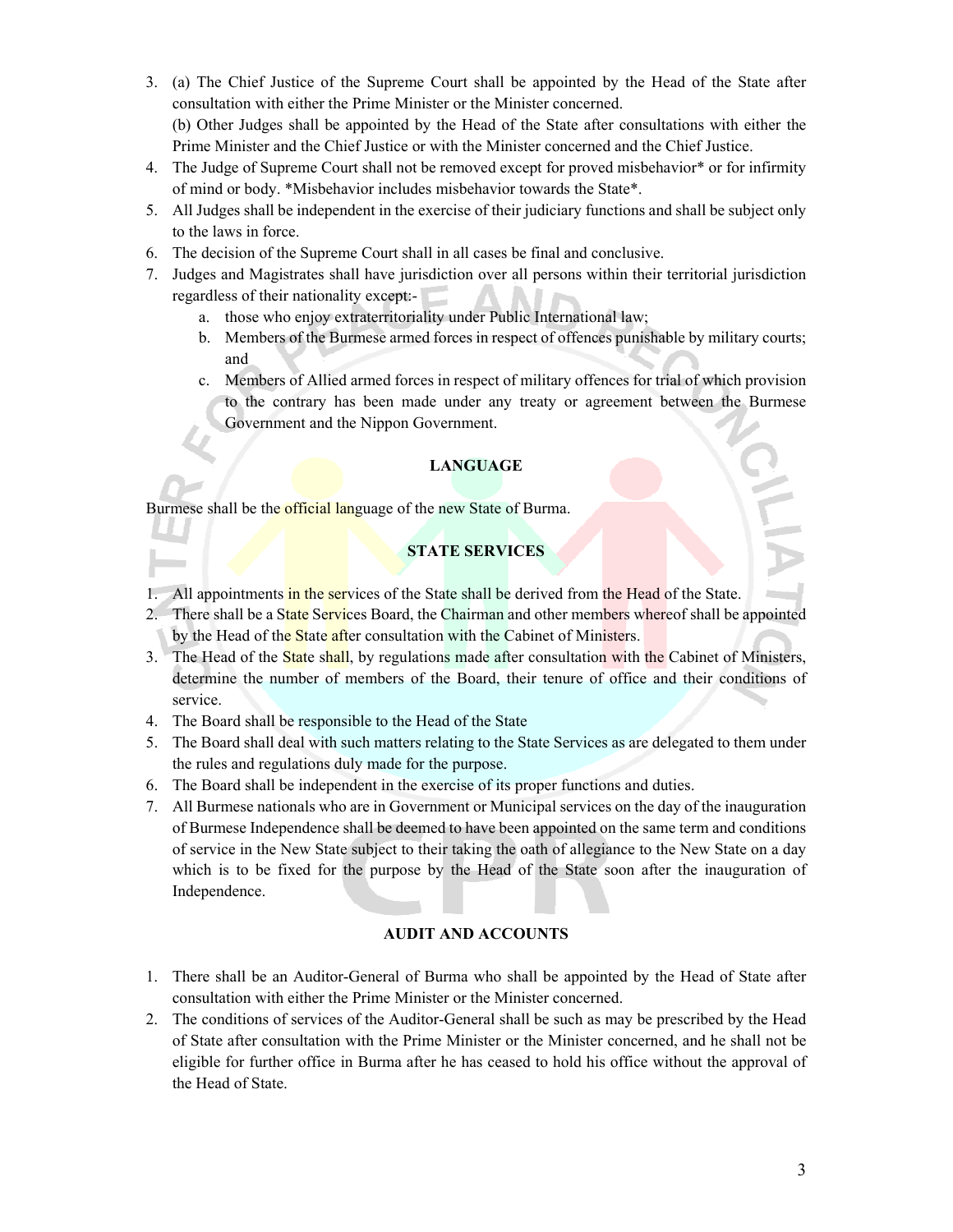- 3. The accounts of the Government of Burma shall be kept in such form as the Auditor-General may, with the approval of the Head of State, prescribe.
- 4. The reports of the Auditor-General relating to the accounts of the Government of Burma be submitted to the Head of State who shall cause them to be laid down before the Cabinet of Ministers and the Privy Council.

#### **ARMED FORCES**

- 1. The Head of the State shall be Supreme Commander-in-Chief of the Burmese Armed Forces.
- 2. There shall be War Minister directly responsible to the Head of the State for organization, administration, and training of the Armed Forces.
- 3. All commissions in the Burmese Armed Forces shall be granted by the Head of State on the recommendation of the War Minister.
- 4. The Supreme Commander shall be advised by the War Cabinet in all military affairs. It shall consist of the War Minister, the Chiefs of General Staff concerned, the Vice-Minister for War, the Chief of General Headquarters, Deputy Chiefs of the General Staff, the Director of Military Training and such other members of the Armed Forces as may be added on by the Council. The Prime Minister or any Minister representing him, the Finance Minister and either the President or the Vice President of the Privy Council shall have the right to speak in and otherwise the right to take part in the proceedings of the Council without the right to vote.
- 5. The Chief of the General Staff concerned shall be responsible for the Executive Military Command of his branch of the Armed Forces.
- 6. The War Minister shall have the power to inspect the General Staff or Staffs and the troops and other forces under their command.
- 7. (a) With a view to ensuring the stability of the State, the armed forces shall be outside politics. (b) The War Minister shall be appointed always from among high Military Officers on the active list.
- 8. The Military Accounts shall be audited by a Special Auditing Board directly under the Head of the State.

## **CONSTITUENT BODY**

- 1. A Constituent Body shall be convened by the Head of the State, if war conditions permit, not later than one year after the inauguration of Burmese Independence, and in any case not later than one year after termination of the war.
- 2. The Constitution Body shall appoint the Members of the Constituent Body and settle all other matters relating thereto in consultation with the Cabinet of Ministers and the Privy Council.
- 3. The Head of the State shall appoint the Members of the Constituent Body and settle all other matters relating thereto in consultation with the Cabinet of Ministers and their Privy Council. *Exception:-* Members of the Burma Independence Preparatory Committee intended that the words 'in consultation' should have a similar meaning to 'after consultation' with the following exception:- *Exception:-* The words 'in consultation' convey the meaning 'mutual discussions in agreement for the sake of clarification.' (*Translation doubtful)*
- 4. The Constituent Body shall elect its own Chairman and make rules for the regulation of its business and procedure.
- 5. The Constituent Body shall determine all matters relating to the Constitution of independence Burma and in doing this it shall have all the powers and duties of a Constituent Body including the